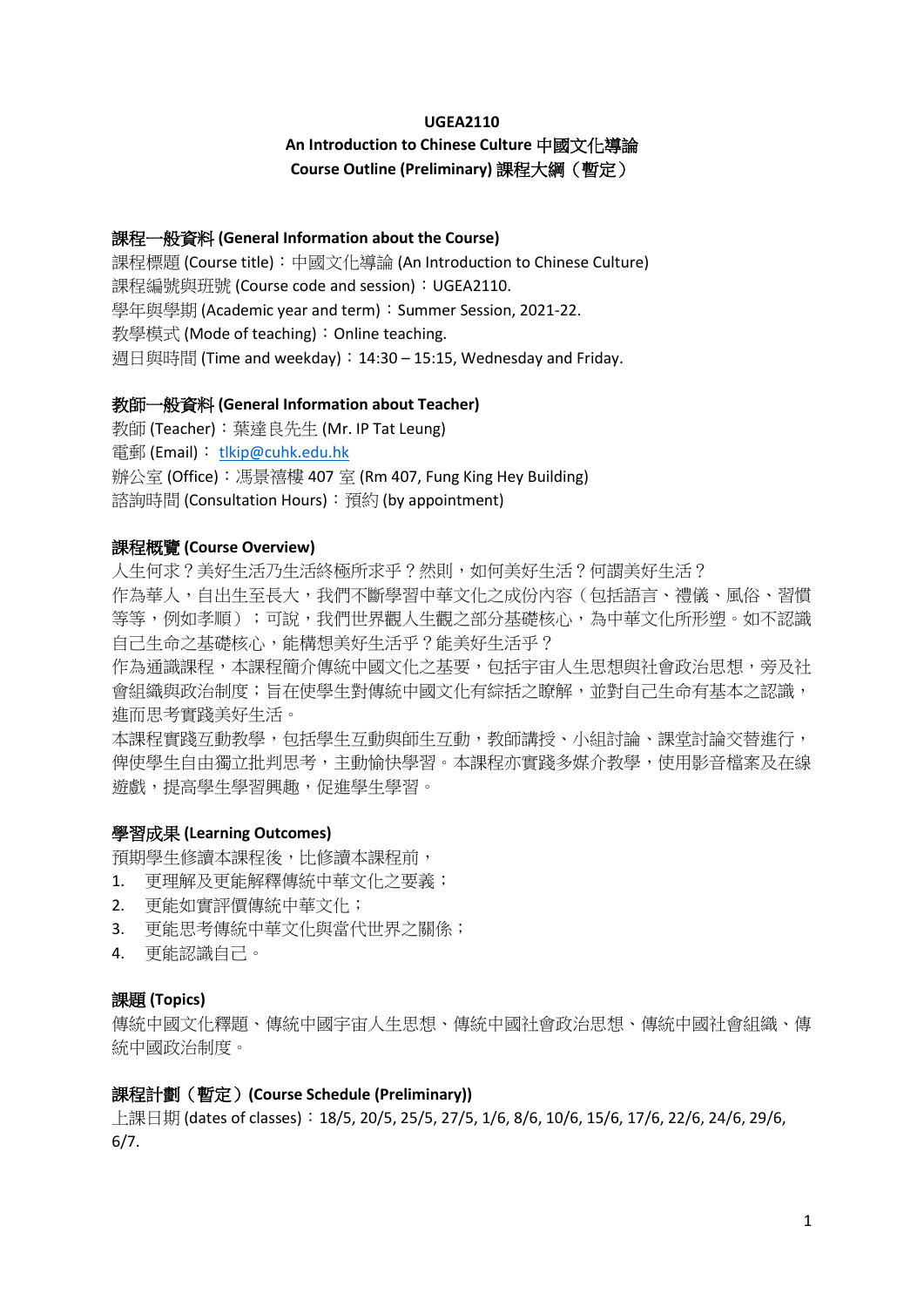| 分部              | 課題與內容                      | 建議讀本                      |  |  |
|-----------------|----------------------------|---------------------------|--|--|
| <b>Division</b> | <b>Topics and Contents</b> | <b>Suggested Readings</b> |  |  |
| 導論              |                            |                           |  |  |
| 章一              | 中華文化                       | [7] 章一節一與二                |  |  |
|                 | 文明與文化,民族與國家,中國與西方。         |                           |  |  |
| 章二              | 傳統與現代                      | [11] 第一篇二及第三篇二與           |  |  |
|                 | 倫理觀,政治觀,人生觀,世界觀。           | Ξ                         |  |  |
| 分部一             | 中華民族肉身生命:政治社會              |                           |  |  |
| 章三              | 傳統中國社會組織                   | [10] 差序格局                 |  |  |
|                 | 倫理本位,職業分途。差序格局,自我主義。       |                           |  |  |
| 章四              | 傳統中國政治制度                   | [3] 講二                    |  |  |
|                 | 封建對郡縣,君主與政府。               |                           |  |  |
| 章五              | 傳統中國政治思想                   | [6] 章三節四、五、六選             |  |  |
|                 | 儒家政治思想:                    |                           |  |  |
|                 | 德治禮治,正名;天命民心,民本,仁政。        |                           |  |  |
| 分部二             | 中華民族精神生命:哲學宗教              |                           |  |  |
| 章六              | 孔子天人思想:仁義禮。                | [6] 章二節一選                 |  |  |
| 章七              | 孟子天人思想:心性與德。               |                           |  |  |
| 章八              | 老子天人思想:道與德,無與有。            |                           |  |  |
| 章九              | 莊子天人思想:齊物與逍遙。              | [6] 章二節三選                 |  |  |
| 章十              | 命數與命理                      |                           |  |  |
|                 | 紫微斗數;孟子論命,莊子論命。            |                           |  |  |
| 結論              | 中華文化觀與中華文化精神               |                           |  |  |

# **Details of Course Website**

# [http://elearn.cuhk.edu.hk](http://elearn.cuhk.edu.hk/)

All teaching materials and all suggested readings will be available on Blackboard.

# **Feedback on Teaching**

Students' feedback is generally welcome. There will be a mid-term teaching and learning survey.

# 學習活動與工作定額(暫定)**(Learning Activities and Workload (Preliminary))** 學習活動 **(Learning Activities)**

|                                        |             | 每週 every week    |                  | 數次 several times                                   |           | $-\forall x$ one-off |              |
|----------------------------------------|-------------|------------------|------------------|----------------------------------------------------|-----------|----------------------|--------------|
| 課堂内 in class                           |             | A1 上課與討論/報告      |                  |                                                    |           |                      |              |
| 課堂外 out of class                       |             |                  |                  | B2.1 教材預習<br>B2.2 教材溫習<br>B2.3 建議讀本閱讀<br>B2.4 測驗溫習 |           | B3 期末習作              |              |
| 工作定額 (Workload)                        |             |                  |                  |                                                    |           |                      |              |
| A1                                     | <b>B2.1</b> | <b>B2.2</b>      | <b>B2.3</b>      | <b>B2.4</b>                                        | <b>B3</b> |                      | <b>Total</b> |
| 2.25hrs $\times$ 13 0.5 hr $\times$ 10 |             | 1 hr $\times$ 10 | 2 hrs $\times$ 7 |                                                    |           |                      |              |
| $= 29.25$ hrs = 5 hrs                  |             | $= 10$ hrs       | $= 14$ hrs       | $10$ hrs                                           | 5 hrs     |                      | 73.25 hrs    |

# 評核方案(暫定)**(Assessment Scheme (Preliminary))**

| │ 項目 (Item and Description) | Mode Weight |  |
|-----------------------------|-------------|--|
|-----------------------------|-------------|--|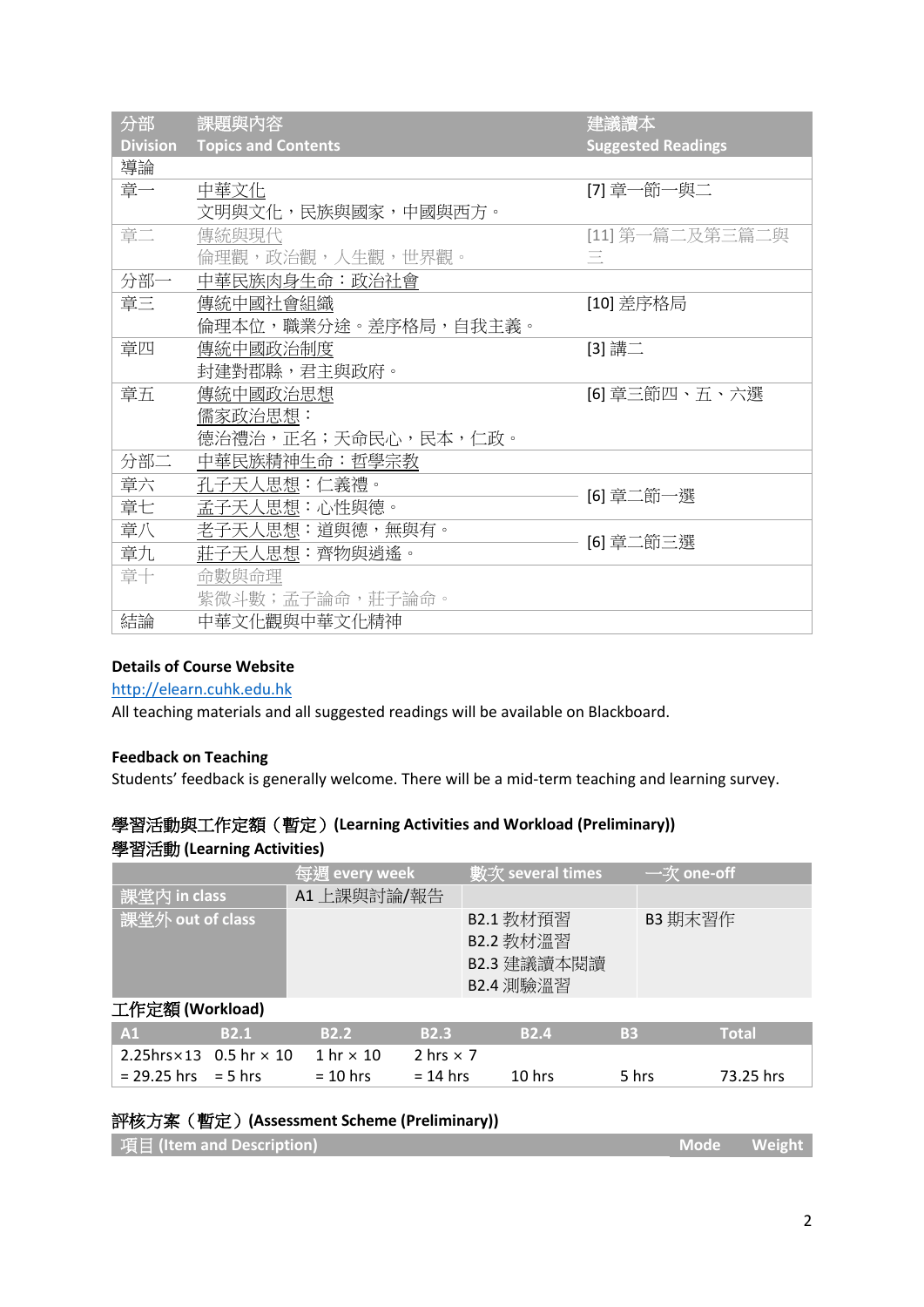| 課程參與 (Course Participation)                                    | 在線       | 25% |  |  |  |
|----------------------------------------------------------------|----------|-----|--|--|--|
| 小組討論、課堂討論、課後討論及或小組報告。(Group discussion, class                  | (Online) |     |  |  |  |
| discussion, discussion after class and/or group presentation.) |          |     |  |  |  |
| 測驗 (Tests)                                                     | 在線       | 50% |  |  |  |
| 考核學生對課程內容之理解。(Testing students' understanding of course        | (Online) |     |  |  |  |
| contents.)                                                     |          |     |  |  |  |
| 期末作文或作業 (Final Essay or Assignment)                            | 在家       | 25% |  |  |  |
| 考核學生對課程內容之思考。(Testing students' reflection on course con-      | (Take    |     |  |  |  |
| tents.)                                                        | home)    |     |  |  |  |

## **Grade Descriptors**

[http://phil.arts.cuhk.edu.hk/~phidept/UG/Grade\\_descriptors.pdf](http://phil.arts.cuhk.edu.hk/~phidept/UG/Grade_descriptors.pdf)

## 簡要書目與網絡資源 **(Short Bibliography and Web Resources)** 通論 **(General Introductions or Comprehensive Surveys)**

- 1. 梁漱溟:《中國文化要義》(香港:三聯書店,1987;上海:上海人民出版社,2005)。
- 2. 錢穆:《中國文化史導論(修訂本)》(臺北:素書樓文敎基金會,2001)。
- 3. 錢穆:《中國歷史精神》(臺北:東大圖書公司,2003)。
- 4. 唐君毅:《中國文化之精神價值》(臺北:正中書局,1959)。
- 5. 牟宗三:《中國文化的省察》(臺北:聯經出版事業公司,1983)。
- 6. 勞思光:《中國文化要義(新編)》(香港:中文大學出版社,1998)。
- 7. 韋政通:《中國文化概論》(臺北:水牛出版社,1968,1971,1972;臺北市:水牛圖書出 版事業有限公司,1990)。

#### 專題 **(Specialised Works)**

傳統中國政治

- 8. 錢穆:《中國歷代政治得失》(臺北:東大圖書公司,1999)。
- 9. 牟宗三:《政道與治道》(臺北:臺灣學生書局,1996)。

傳統中國社會

10. 費孝通:《鄉土中國》(臺北:風雲時代出版公司,1993)。

11. 金耀基:《從傳統到現代》(臺北:時報文化出版企業有限公司,1990)。

- 傳統中國哲學思想
- 12. 錢穆:《中國思想史》(臺北:蘭臺出版社。素書樓文教基金會,2001)。
- 13. 徐復觀:《中國人性論史——先秦篇》(臺北:臺灣商務印書館,1969)。
- 14. 牟宗三:《中國哲學十九講》(臺北:臺灣學生書局,1983)。
- 15. 勞思光:《新編中國哲學史》卷一 (臺北:三民書局,2001 & 2010<sup>4</sup> )。

#### 網絡資源 **(Web Resources)**

- 16. [www.ctext.org](http://www.ctext.org/)
- 17. <http://humanum.arts.cuhk.edu.hk/Lexis/lexi-mf/>

#### **Academic Honesty and Plagiarism**

Attention is drawn to University policy and regulations on honesty in academic work, and to the disciplinary guidelines and procedures applicable to breaches of such policy and regulations. Details may be found at <http://www.cuhk.edu.hk/policy/academichonesty/>

With each assignment, students will be required to submit a signed declaration that they are aware of these policies, regulations, guidelines and procedures. For group projects, all students of the same group should be asked to sign the declaration.